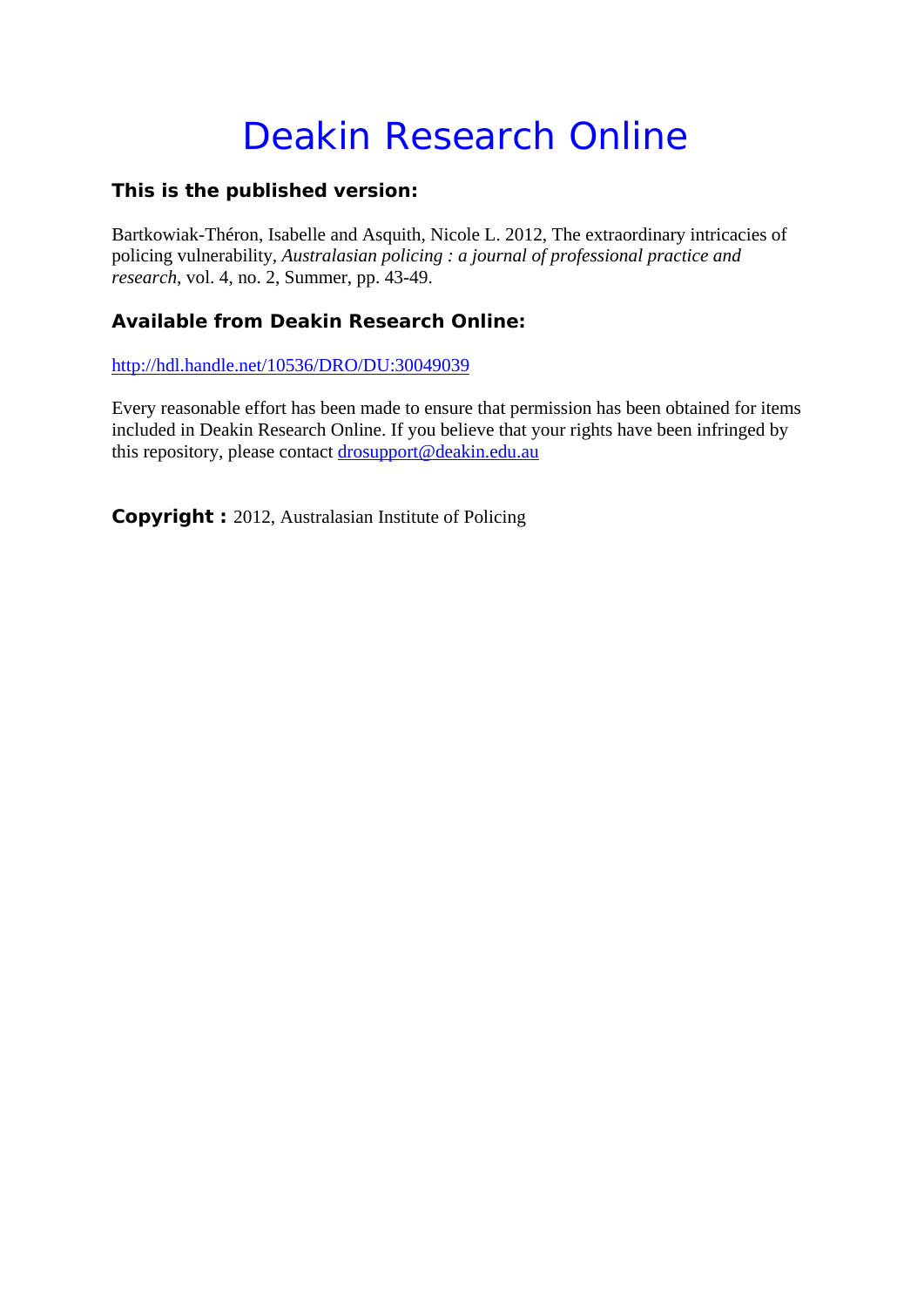# The Extraordinary Intricacies of Policing Vulnerability

*Isabelle Bartkowiak-Théron1 & Nicole L. Asquith2*

#### Abstract

*Vulnerable people have become a key focus of policy over the past few decades. As a result, police organisations have had to adapt to ongoing requests for specialised attention and protocol development to mediate the interactions between frontline officers and members of a variety of vulnerable groups. This article examines the various socio-political developments that have led to contemporary policing practices in relation to vulnerable people, and untangles a series of problems in our current approach to vulnerability. Additionally, we propose an alternative operationalisation of vulnerability, which shifts the focus from siloed cultural competency to integrated critical diversity, and in doing so, attempts to relieve some of the institutional, political and operational pressure faced by policing services.*

The past sixty years have been marked by significant social progress, which has led to the explicit acknowledgment of society and communities as multifaceted entities (Brogden & Nijhar, 2005). In Australia, multiculturalism has flourished—in spite of its challenges (Joppke, 2004; Levy, 2000)—and there is a growing recognition of diversity as a source of wealth. The shift to a multicultural mainstream, where over a quarter of Australians were born overseas, and 53% have one grandparent born outside of this country (ABS, 2012b), has not been smooth. The political action of various social and cultural movements in the 1960s and 1970s has fundamentally altered what it means to be Australian in the twenty-first century. This social change however is not unique to Australia; though, it presents some unique challenges in this country – challenges generated out of colonialism, geography, and, more recently, globalisation.

Importantly, in the last twenty years, what started as a narrowly defined notion of diversity—as ethnicity or race—has been expanded to account for a variety of individual, social and institutional experiences (Gardenswartz & Rowe, 1994). New definitions of diversity now encompass a range of permanent or transient narratives such as age, health, wealth, abilities, language, education, sexual and gender identity, housing, etc (Herring and Henderson, 2011; Asquith & Bartkowiak-Théron, 2012). With this expanded meaning has also come the acknowledgement that more than one narrative can apply to an individual, and that these can change over a lifetime. However, these labels are not always positive and often exist as a way to point out socio-political inequalities and sometimes ingrained and persistent disadvantage. Ignoring this legacy of disadvantage whilst uncritically promoting the benefits of diversity is bound to create unrealistic expectations and stall the progress made to date (Herring & Henderson, 2011).<sup>3</sup> The normative fragmentation of society represents, on the one hand, rather formidable progress in relation to how we 'picture' society as a multiple and dynamic entity (May, 1987). On the other hand, however, this new definition of social diversity has presented multiple challenges for government and non-government institutions alike.

There are good indications that as far as the criminal justice system, and policing in particular, is concerned, policy makers and practitioners have been aware of these challenges, and have attempted, with more or less success, to positively adapt to this newly defined form of diversity;<sup>4</sup> however, obstacles remain to be confronted. This article

Australasian Policing A Journal of Professional Practice and Research **Page 13** Australiasian Page 43

explores the complex considerations at stake when police interact with disadvantaged members of society, now often referred to as 'vulnerable people'. In line with policy developments in the area of policing diversity, we present a model for understanding how police interact with vulnerable people, and set out a number of problems identified in the literature as well as in practice. We also consider how policy might be a compounding factor in the complexity of police working with vulnerable people. Our argument is that 'productive diversity' (Cope and Kalantzis, 1997) based on a 'critical diversity' approach (Herring and Henderson, 2011) represents a significant springboard for positive social and political change at the frontline and institutional levels of policing.

### Social and Productive Diversity: Implications for the Criminal Justice System

For the criminal justice system, the acknowledgement of social diversity has brought about an urgent requirement to adapt and cater for the needs of the 'previously' disadvantaged (Brown, 2011). In response to the claims of some influential lobby groups (such as the African-American support groups in the United States, indigenous advocacy groups across the commonwealth, and victim support associations across the world), the justice system in the western world was obliged to revisit what was seen as a 'rigid, white, European-based' system that did not cater for the needs of underprivileged groups (Bartkowiak & Jaccoud, 2008).

On the grounds of fairness, equity and rule of law, the past few decades have seen the creation of new regulatory mechanisms intended to establish a 'level playing field' for disadvantaged individuals facing the criminal justice system. One of the major reforms of the system was a clear delineation of who these new mechanisms were aimed to serve, which has resulted in the creation of various lists of 'who qualifies' for special care, attention and protection (Brown, 2011). In recent years, a wide range of terminology has permeated legislation and policy; focusing the attention of frontline justice practitioners and police officers on addressing the needs of specific members of the population. The expressions 'at risk', 'at risk children', 'disadvantaged', 'problem-people', etc (Asquith & Bartkowiak-Théron, 2012) are now familiar to anyone who has perused health, judicial, critical, ethics and criminological literature. We address this point later. More specifically though, the 'vulnerability' terminology has been more prominent in recent years, and legislation and organisational guidelines now regularly make reference to 'vulnerable people', in general, as key foci of policy.

#### *Problem 1: The Definition and Fragmentation of Vulnerability*

The most prominent problem that arises in the analysis of the emergence of vulnerable people as a key focus of policy and operational procedure is a lack of definition and a subsequent lack of uniform terminology across policies and jurisdictions. Whilst multidisciplinary literature has proliferated on the topic, one still has to find an explicit definition of what *vulnerable* means according to law and exactly what the concept of vulnerability encompasses as policy or practice within the criminal justice system.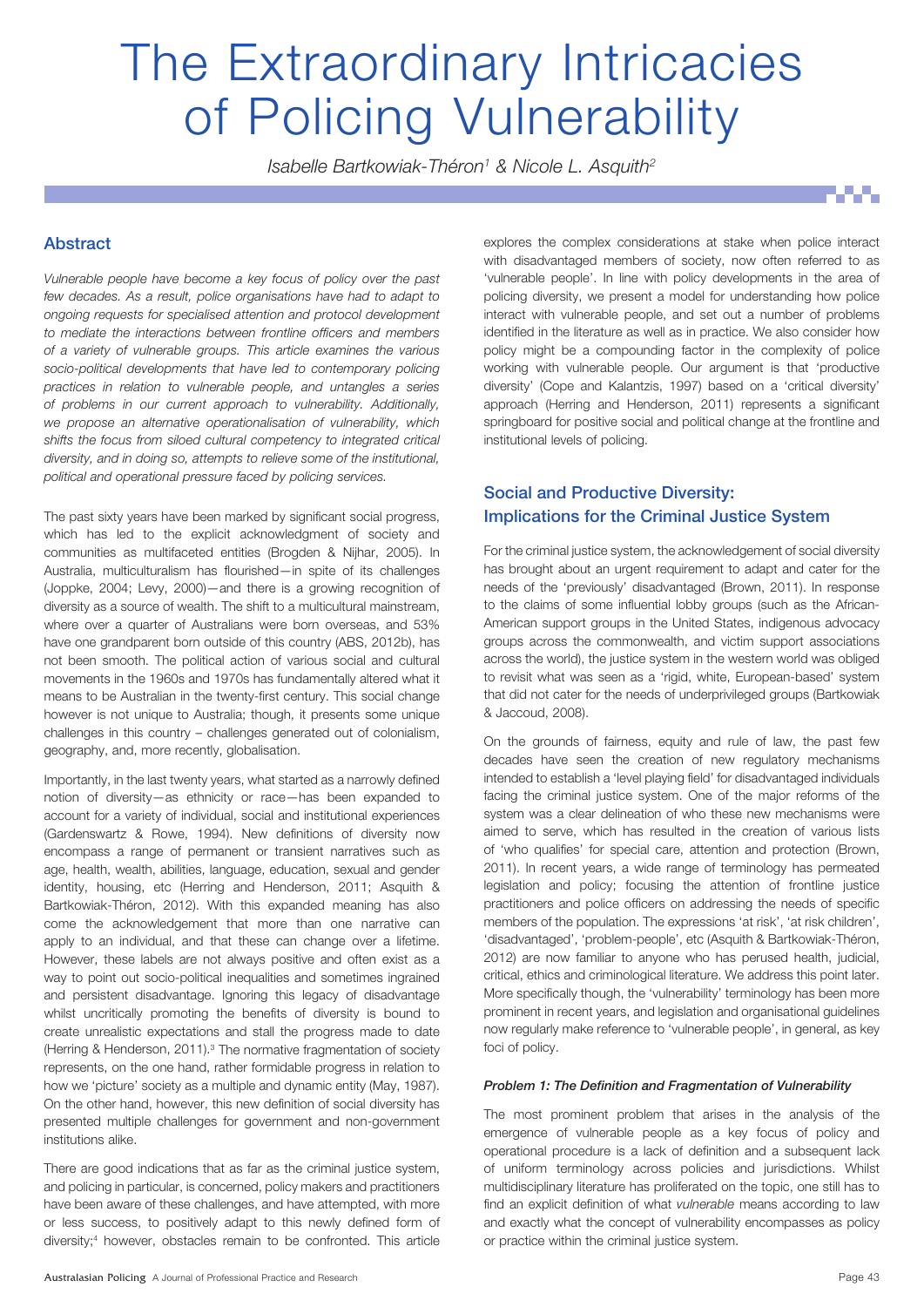In the absence of an actual definition, a number of institutional strategies have been developed to fence-in the categories of people who can potentially be vulnerable in the criminal justice system. One of these strategies has been the creation of normative lists of 'vulnerable' groups. This classification of the vulnerable has given direction to policing practices, and acted as a checklist for standard operating procedures. It allows practitioners (the police essentially, as the gatekeepers of the criminal justice system), to consider those who require:

- 1. additional support and/or referral to partnering agencies due to their particular circumstances (for example, victims of crime),
- 2. additional attention and care due to their historically tense relationship with police (for example, ethnic groups),
- 3. attention due to their potential as a "procedural risk" for police (for example, people with co-morbidity issues such as drug and alcohol addiction and mental illness),
- 4. care because they are at risk of being treated unfairly by/in the system (for example, Indigenous Australians), and
- 5. due to their reduced accountability or culpability, and who *must*  be treated differently (for example, children) (Bartkowiak-Théron & Corbo Crehan, 2012; Cunneen & White, 2011).

In Australia, vulnerable people are therefore generally understood to include: young people, the elderly, people with a culturally and linguistically diverse background, the mentally ill, the disabled, victims of crime, Indigenous Australians, people with addictive behaviours, and sexual and gender diverse communities (see Bartkowiak-Théron & Corbo Crehan, 2010; Henning, 2011). In some jurisdictions, the homeless are also recognised as a vulnerable population.

At this juncture of our argument, though, it has to be said that policy classifications of vulnerability sometimes vary considerably in form and content across Australian states and territories. While it can be argued that the acknowledgment of all forms of disadvantage, in any form is a good thing, it is also a considerable problem in relation to how it translates into practice. From the point of view of policy, the erratic development of 'vulnerability-based vernacular' and the multiplication of legal terminology tend to cloud the issues and dramatise the layers of vulnerability that may be found within individuals. This stems from a methodological hesitation as to how to approach the very topic of disadvantage, and a lack of homogeneity in relation to research, analysis and policy development. Elsewhere, we indicate that

*the language of policing vulnerabilities is not universal, with some countries using other vernacular to describe the same individuals. An extensive review of literature over the past 10 years relating to the topic of vulnerable people in policing unveils such terms and expressions as: at risk, disadvantaged, risky, problem-people, vulnerable populations, vulnerable adults, vulnerable witnesses, vulnerable children, at risk children, to name but a few (Asquith & Bartkowiak-Théron, 2012, 5).*

Legislation however, tends to be prescriptive. In New South Wales, for example, vulnerable persons are identified in section 24 of the *Law Enforcement (Powers and Responsibilities) Regulation 2005 (LEPRR)* as:

- …a person who falls within one or more of the following categories: a children,
- b persons who have impaired intellectual functioning,
- c persons who have impaired physical functioning,
- d persons who are Aboriginal persons or Torres Strait Islanders,
- e persons who are of non-English speaking background,

but does not include a person whom the custody manager reasonably believes is not a person falling within any of those categories.

In Tasmania, vulnerable people are identified in piecemeal legislation and policy, and definitions are scattered throughout various texts, to the extent that the Tasmania Law Reform Institute recommends, in resonance with New South Wales regulation, that a new "proposed *Arrest Act*... include protective provisions for vulnerable persons" such as:

- Young persons:
- Persons who have impaired intellectual functioning;
- Persons who have impaired physical functioning;
- Aborigines and Torres Strait Islanders;
- Persons who are of non-English speaking background (Henning, 2011, p. vi).

The limitations of these lists are obvious and fail to acknowledge the range of vulnerabilities otherwise recognised by whole of government principles. However, there is slow but notable progress in how some police organisations have attempted to remedy those gaps by bringing new perspectives on how vulnerability should be approached by frontline police officers. In that regard, the Queensland Police Service provides one of the most comprehensive documents on vulnerability to date, operationalised for the purpose of assessment by police *(Queensland Police Service Vulnerable Persons Policy 2012)*. The Service offers, as a public document, a 14 item list of which people count as vulnerable. The list does not consist of an exhaustive catalogue of categories of people who 'simply qualify' as vulnerable. Rather, it presents in the form of a non-exhaustive inventory of generic or specific attributes that may guide a police officer's assessment of a person's potential to be harmed or to not fully comprehend the policing process or justice system. Due note should be paid to the breadth of characteristics, unavailable elsewhere. The *Queensland Police Service Vulnerable Persons Policy 2012* reads as follows:

#### Identifying a Vulnerable Person

While it is not possible to supply an exhaustive list of persons who may be vulnerable in the criminal justice system, the following could be considered a guide:

- 1. immaturity, either in terms of age or development;
- 2. any infirmity, including early dementia or disease;
- 3. mental illness;
- 4. intellectual disability;
- 5. illiteracy or limited education which may impair a person's capacity to understand police questions;
- 6. inability or limited ability to speak or understand the English language;
- 7. chronic alcoholism;
- 8. physical disabilities including deafness or loss of sight;
- 9. drug dependence;
- 10. cultural, ethnic or religious factors including those relating to gender attitudes;
- 11. intoxication, if at the time of contact with police the person is under the influence of alcohol or a drug to such an extent as to make them unable to look after or manage their own needs;
- 12. Aboriginal people and Torres Strait Islanders;
- 13. children; and
- 14. persons with impaired capacity.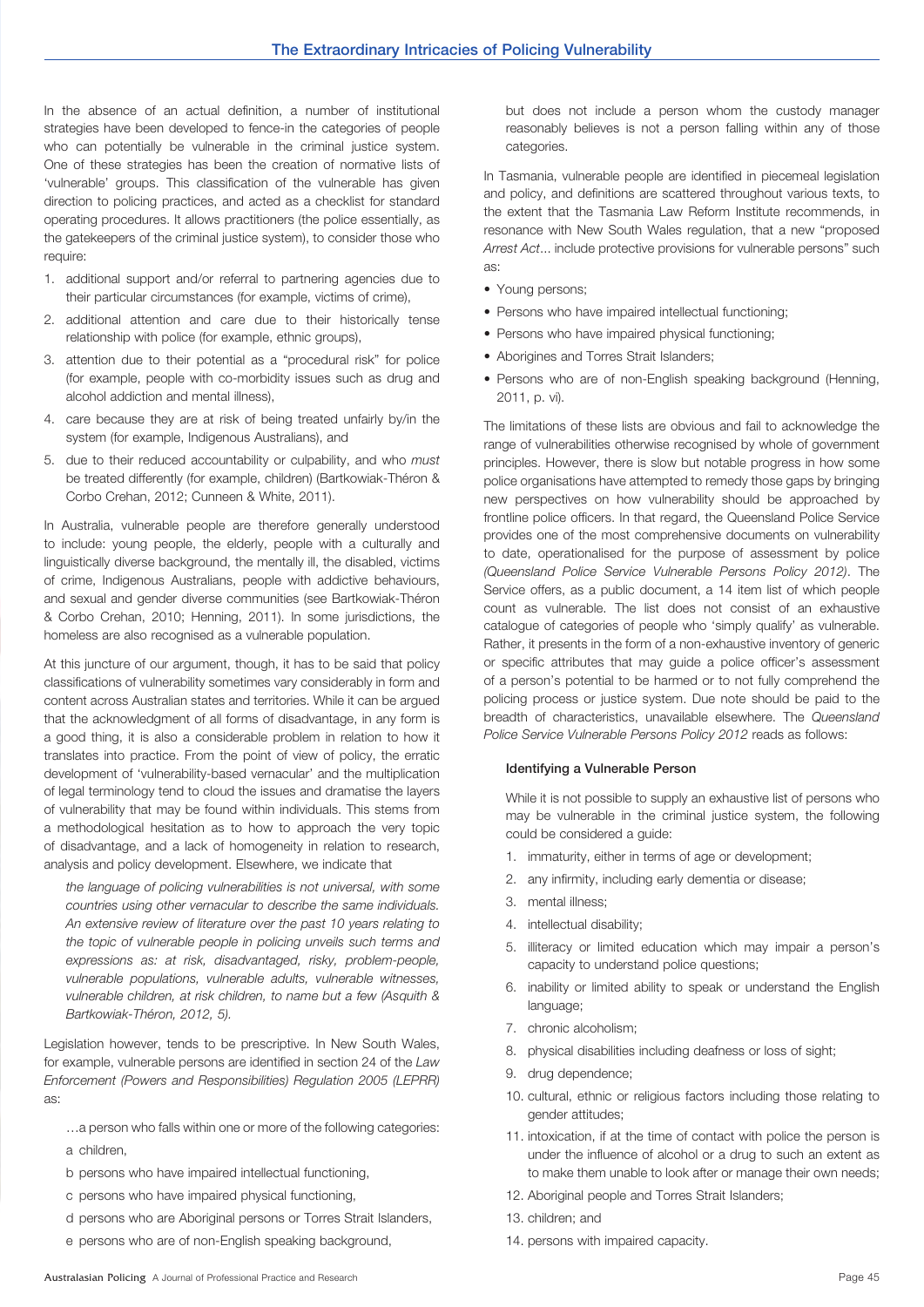#### *Problem 2: Ethical Ramifications*

While the above classifications indicate the range of people who can be, should be, and are, classified as vulnerable from a legal or policy point of view, they outline a major flaw in how institutions have approached vulnerability as a whole. The aforementioned lists are an indication of the generality with which vulnerability is assessed and normatively allocated to groups and individuals (Bartkowiak-Théron & Lee, 2006; see also Brown, 2011). Those lists provide a blanket determination of disadvantage, lack specificity and exclude many of those characteristics of vulnerability identified in the research, and discussed above. As Bartkowiak-Théron & Corbo Crehan (2012, 36) indicate:

Not all mental illnesses, for instance, are such as to make a person vulnerable in their dealings with police (for example, mild depression), nor are all Indigenous Australians going to be vulnerable in their dealings with police (for example, a case where an Indigenous lawyer is arrested).

These categories therefore come with serious limitations as to how they should be approached and operationalised in the field. Careful consideration and due criticism need to be paid to the process of categorisation, as some 'deserving' of support may actually not need as much support as prescribed on paper (for example, a non-English speaking background person whose English is excellent). Practice protocols based on prescribed categories also cannot account for individuals who are eligible for the label of 'vulnerable', but may actually refuse this label (Annaromao, 1996). This approach also fails to account for individuals who may fall into a number of these categories at the time of engagement with police, or over their lifetime.

Indeed, vulnerability-specific policy and legislation are based on a discourse of deficiency and need, which is faulty on two, if not more, levels. In the first instance, it does not acknowledge that some individuals who are labelled vulnerable may have developed or acquired protective mechanisms or skills to address, if not overcome, their disadvantage (for example, tertiary education, legal skills, etc). Second, a discourse of 'complex needs' (Baldry, 2010) may send a wrong message to institutions, practitioners and society about the social costs of diversity, where individuals are represented as a burden on government services (Richardson, 2008; Guidry-Grimes & Victor, 2011; Bartkowiak-Théron & Fleming, 2012). This is something that should be avoided, as it is likely to rebuke those who face such complexity and, in turn, exacerbate their vulnerability.

In its current state, legislation and policy that address vulnerability have failed to encompass the complexity of a phenomenon such as crosssectional vulnerability. While studies on co-morbidity are now common place and are finding their way into policy, the presence of tri-morbidity (or even more complex circumstances) is rarely considered in policy (see NSWLR, 2012, for their exceptional, albeit limited discussion of young homeless Indigenous Australians), and more often a topic of canteen culture than evidence-led practice. The rarity of these cases has meant that they have been ignored by research until very recently, and that there are no specific guidelines to address the most complicated of these cases. Yet they exist and have a potential for being operationally complex for police under current siloed provisions for vulnerability.

#### *Problem 3: Operational Ramifications*

This siloed fragmentation of vulnerabilities has already had a significant impact on police operational procedures and protocols. As the gatekeepers of the criminal justice system, frontline police have had to follow the trend of various precautionary mechanisms that were set in place for those labelled 'disadvantaged' by the system at a particular time. As par for the course, special protocols were instigated, and always, they were accompanied by unavoidable, acutely specialised, training at recruit and senior levels. For example, curricula on mental illness and its impact on anti-social behaviour constitute a large

part of police training in most jurisdictions. Significant portions of this curriculum consist, at recruit level, of awareness raising about mental health and focus on the various signs to look out for when a person is in crisis. For the most specialised and senior officers (for example, Crisis Intervention Teams in the United States or Mental Health Intervention Teams in NSW), resource-intensive training in de-escalation techniques, types of illnesses and medication for example (Herrington et al, 2009) is delivered across as many as 40 hours of professional development sessions. This level of training is warranted given the significant operational issues that need to be addressed for this specific group of clients. However, it only responds to one of the many concerns raised by vulnerability in frontline policing, and is siloed knowledge that is rarely transferred—or, in fact, transferable—to other incidents involving other vulnerable victims or offenders.

Operational procedures have not been the only part of policing affected by the emergence of vulnerable populations as a key policy focus. Special recruitment programs have been instigated to ensure that police organisations are more representative of the communities they serve. Police recruitment now therefore caters (however successfully) for more members of social, cultural and ethnic minorities. Such 'community immersion' also goes as far as providing cheap housing in vulnerable, at risk and risky neighbourhoods, in order to enhance community ties, and improve two-way communications between communities and local neighbourhoods (see, for example, the 'Officer Next Door' program discussed by Winter & Asquith, 2012). The pluralisation of policing, the creation of specialised portfolios (liaison officers and specialised spokespersons) and the emergence of what is now known as the 'extension of the police family' are also partly the consequence of this concern for further police-community representativity (Johnson, 2005, 2006).

Community policing initiatives have also had to bear the weight of ongoing demands for better representation of communities in policing initiatives. Consultative mechanisms have therefore been created so that representatives of neighbourhoods or special interest/advocacy groups participate in police training (design and/or delivery), become part of the design and implementation of a policing initiative (see, for example, the Race Hate Crime Scrutiny Panels and Sexuality Hate Crime Scrutiny Panels in the UK; Asquith, 2012), or are reported to regularly, usually monthly, on the progress of operations in local areas (see, for example, the reporting mechanisms associated to Local Safety Committees in Victoria).

#### *Problem 4: Compound Responses to Vulnerability*

The multiplication of vulnerability categories has had, to date, significant and worrying implications for police. From each vulnerability category, a series of operational steps unfolds. For example, hypothetically – when police interact with a child at risk they need to take the child to a place of safety, contact parents and/or guardians, start investigating the scene whilst at the same time, in some cases, contact specialised child protection officers. Concurrently, the police must also reassure the child, and protect his or her health and wellbeing.

Alternatively, when police deal with a person living with a mental illness, one officer acts as the contact point with the consumer<sup>5</sup>, whilst another monitors the scene and assesses the risks. If neither have received specialised training and it is a crisis situation, the officers would need to contact specialised mental health officers or workers (depending on the model used to deal with persons in crisis), acquire information from significant others such as family members, guardians, friends or neighbours. According to various institutional and organisational agreements, the officers would also need to contact the consumer's health practitioner or mental health crisis team (see, for example, the various memoranda of understanding between health departments and police services across Australia).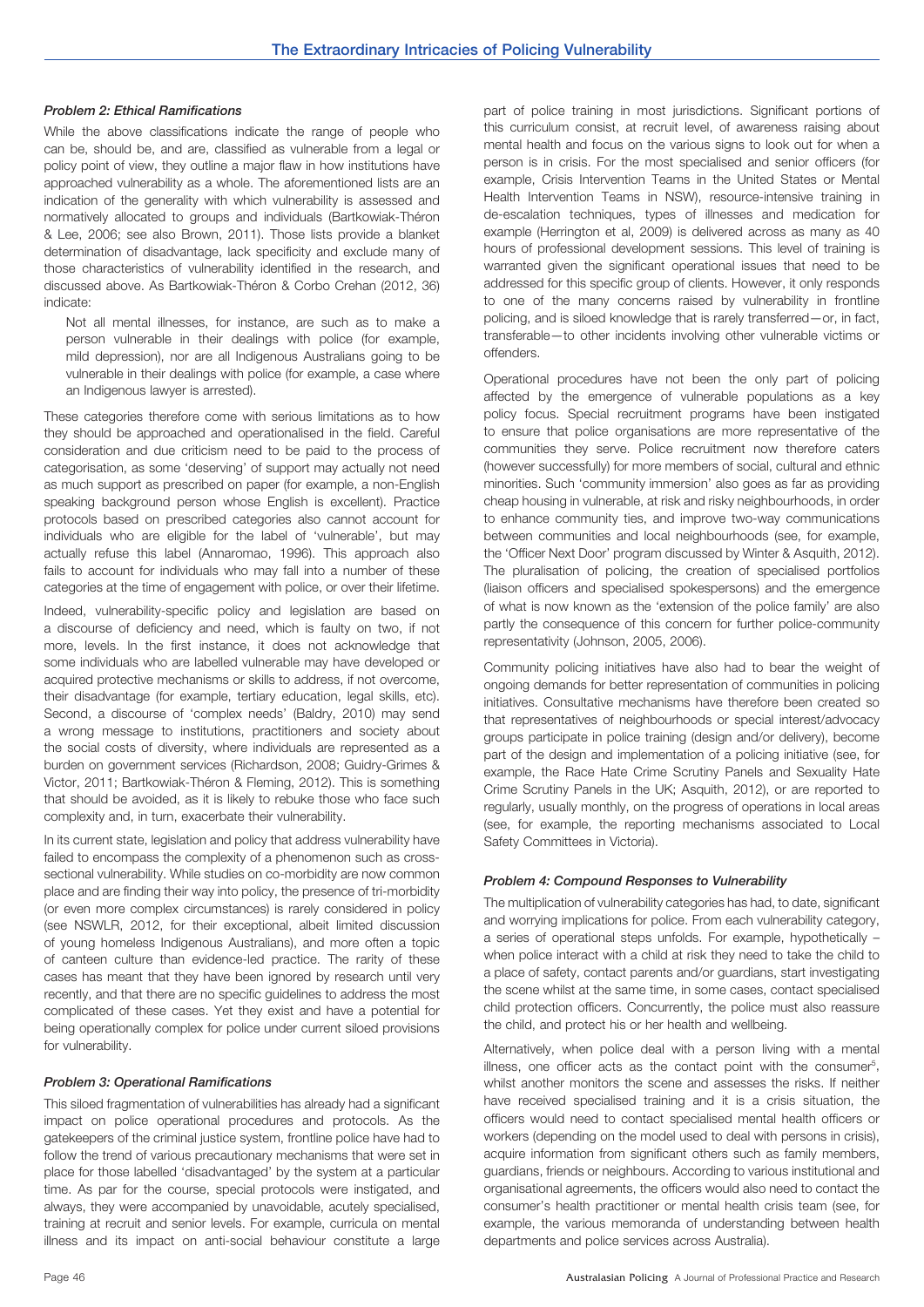When police interact with an Indigenous, CALD or LGBTIQ person, policy recommends that the officers reach out to specialised officers (within or outside the police force, including for example, ACLOs, ELOs, MCLOs, GLLOS, LGBT<sup>6</sup> officers) and/or interpreters to facilitate a two-way communication between the police and the individual (see Cherney and Chui, 2010 for a study of police liaison officers).

When the three cases are combined, at least on paper, all these protocols need to be combined and all need to unfold simultaneously. These protocols, from a human rights perspective, are of paramount importance. International conventions and treaties, and the universal principle of the rule of law dictate that all precautionary measures are in place to ensure that everyone (including the most vulnerable members of society) is treated equally within the criminal justice system. In our aforementioned hypothetical case of tri-morbidity, the *Principles for the Protection of Persons with Mental Illness and the Improvement of Mental Health Care* (United Nations, 1991) would apply, in combination with Article 40 of the United Nations Convention on the Rights of the Child, which dictates that children's encounters with law enforcement officials be mediated by parents or legal guardians and by laws and procedures specifically applicable to them.7

Of course, in this three-fold case of vulnerability, anti-discrimination legislation would also apply. While most Australian national and state legislation have integrated these international benchmarks of fair and equal treatment, there continues to be a lack of clarity about the way these mission statements are converted to policy, which, in turn are converted to practice documents. This is especially problematic for frontline officers who must negotiate a policy minefield in order to assess the operational sequencing of each vulnerability protocol.

A major issue is that current training does not easily cater for the co-existence of various forms of vulnerability. The experience of many practitioners involved in recruit training (including many of the contributors to Bartkowiak-Théron and Asquith, 2012b) is that it often focuses on legislative requirements and the acquisition of basic cultural competency, with intersecting vulnerabilities often left aside, or mentioned in passing without discussion of operational practice (Bartkowiak-Théron& Layton, 2012). All training that follows probation (with the exception of custody officer training), becomes more and more specialised and siloed, with a single vulnerability as a focus. Ironically, those officers who are most likely to encounter multiple, intersecting vulnerabilities are those trained as a liaison or specialised officer for one of the recognised vulnerable groups. Once in a specialised role, they are often required to handle the most complex cases, and in a policy and practice vacuum are forced into creating ad hoc, sometimes, individualised policy responses.

Unravelling the web of operational protocols is therefore a significant issue for police, but also a significant issue for criminal justice. In dealing with vulnerability at the frontline of policing, any wrong decision about the order and significance of each protocol can have devastating results on the outcomes of police investigations and defence prosecutions.<sup>8</sup> Unrecognised or mis-recognised vulnerability could also be a matter of life and death (for example, in a case of undetected acquired brain injury, or of a mental illness *due to* an acquired brain injury). It could be argued that depending on circumstances, some protocols would need to take precedence over others (for example, calling health practitioners before the guardians, or vice versa), but without clear policies or practices, officers are left to judge the importance themselves, which could be the cause of grounds for protracted public accusations and legal argumentation, necessitating the use of justice, police and support resources.

#### Moving Forward

From an analytical point of view, the multiplication of legal categories of vulnerability has had dramatic consequences for police. Police organisations are under close and constant scrutiny by the public, the media and the political sphere. Vulnerability adds a new dimension to these public expectations and new, potential obstacles to satisfaction with the police, especially when police engage with vulnerable members of society. As we have shown above, the *operationalisation*  of vulnerability has created a labyrinth of standard operational procedures. We argue, however, that there is nothing 'standard' about these protocols, memoranda, practice documents and legislation; they are often hard to follow and reconcile, let alone operationalise concurrently.

In critically analysing policing practices in light of a critical diversity approach, we have shed light on the well-intentioned, but 'mismatched' initiatives that have come about as a result of protocol quick fixes to cater for gaps and 'organisation pathologies' (Sheptycki, 2004). While the concept of vulnerability has been a tremendous step forward for social equity, its operationalisation has resulted in a misshaped patchwork of protocols, which make the work of police complicated. Police have done, to date, an exceptional job at catching up with ongoing demands for doing more with less, with constant political and public pressure to perform better for a range of diverse communities, and at the same time, adapt quickly to the vocal and *growing*  demands of a number of smaller vulnerable communities.

The paramount problem is the siloed approach to vulnerability as (non-) defined in legislation and policy, and the siloed lists of operational protocols attached to this approach. The ongoing multiplication of these categories and protocols has created an organisational maze (complete with obligatory paperwork or data entry), which requires a radical re-think in order to translate diversity deficits into assets. There are several reasons to consider a new approach. First of all, it is clearly unfair to require police (arguably, the only service available 24/7) to know everything about everything. Specialised cognate agencies require many years of specialised training from their employees (social work, nursing for example); the type of training that cannot be achieved in siloed training workshops. As such, there needs to be some flexibility. Social and political expectations need to be re-aligned to the realities of frontline policing; and, equally, expectations need to be reconsidered in light of what police *should* only be required to do in the absence of specialised knowledge and skills. Furthermore, some of the vulnerabilities cited above, when separate from the circumstances of public safety, are clearly outside the scope of the policing core business. The pressure on police, alone, to deal with the vulnerable denies the logical co-ownership of such 'wicked' issues<sup>9</sup> by a number of partnering agencies (health, education, licensing, housing, for example). However, it is recognised that in many cases, the police or the courts often act as 'brokers' of services, with their initial contact with vulnerable individuals acting as the trigger for service delivery by specialist agencies.

While progress in public administration and organisational partnerships in relation to 'wicked problem-solving' has been made (Fleming, 2008), the problem of vulnerability still remains to be approached with a broader lens than has been used to date. An essential step in operationalising this wider view of vulnerability, we argue, could be the principle of universal precaution. This approach—adopted in other areas such as health, bio-ethics and legal philosophy (see, for example, Ruof, 2004; Bartkowiak-Théron& Asquith, 2012b)—begins with the acknowledgement that best practice emerges from the assumption that all individuals are potentially vulnerable, until proven otherwise. Vulnerability is ubiquitous in the criminal justice system, and this is patently clear to those who work on the frontline of policing.